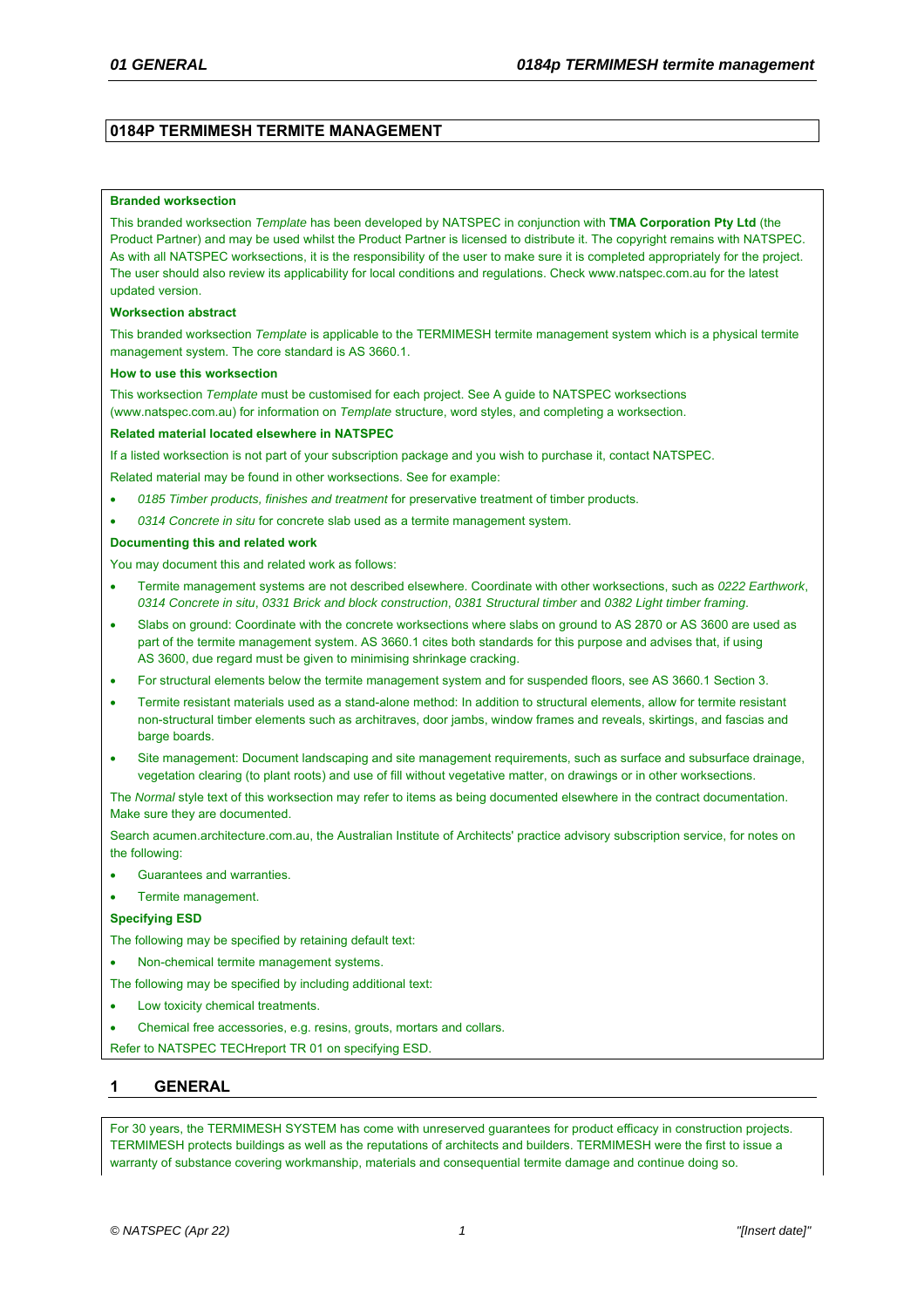Only the TERMIMESH Pledge Guarantee delivers the first 10 years of protection without compulsory annual termite inspections and with the opportunity for indefinite ongoing extensions.

## **1.1 RESPONSIBILITIES**

## **General**

Requirement: Provide TERMIMESH termite management systems, as documented.

*Documented* is defined in *0171 General requirements* as meaning contained in the contract documents.

### **Performance**

Requirement: Building protection from concealed termite attack.

Delete if the required level of protection is as defined in BCA B1.4(i) and BCA 3.1.4 as applicable.

## **1.2 COMPANY CONTACTS**

### **TERMIMESH technical contacts**

Website: www.termimesh.com.au.

## **1.3 CROSS REFERENCES**

## **General**

Requirement: Conform to the following:

- *0171 General requirements*.

*0171 General requirements* contains umbrella requirements for all building and services worksections.

List the worksections cross referenced by this worksection. *0171 General requirements* references the *018 Common requirements* subgroup of worksections. It is not necessary to repeat them here. However, you may also wish to direct the contractor to other worksections where there may be work that is closely associated with this work.

NATSPEC uses generic worksection titles, whether or not there are branded equivalents. If you use a branded worksection, change the cross reference here.

## **1.4 STANDARD**

## **General**

Termite management systems: To AS 3660.1.

See AS 3660.2 for termite management in existing buildings and AS 3660.3 for assessing the effectiveness of proposed systems and the termite resistance of materials and components. For timber pest inspections in existing buildings, see AS 4349.3.

## **1.5 MANUFACTURER'S DOCUMENTS**

### **Technical manuals**

Reference: *TERMIMESH System Training and Reference Manual*.

Technical information: www.termimesh.com.au/termimesh-specifications.

For builders: www.termimesh.com.au/for-builders.

For architects: www.termimesh.com.au/for-architects.

# **1.6 INTERPRETATION**

## **Definitions**

General: For the purposes of this worksection the definitions given in AS 3660.1 apply.

Edit the **Definitions** subclause to suit the project or delete if not required. List alphabetically.

## **1.7 SUBMISSIONS**

## **Certification**

Installation: On completion, submit certificate to AS 3660.1 clause A3.

## **Operation and maintenance manuals**

Maintenance regime: For systems requiring post-construction monitoring, submit a maintenance manual including the following:

- Inspection frequency.

For example, monthly, quarterly, annually.

- Instructions for inspection of termite activity.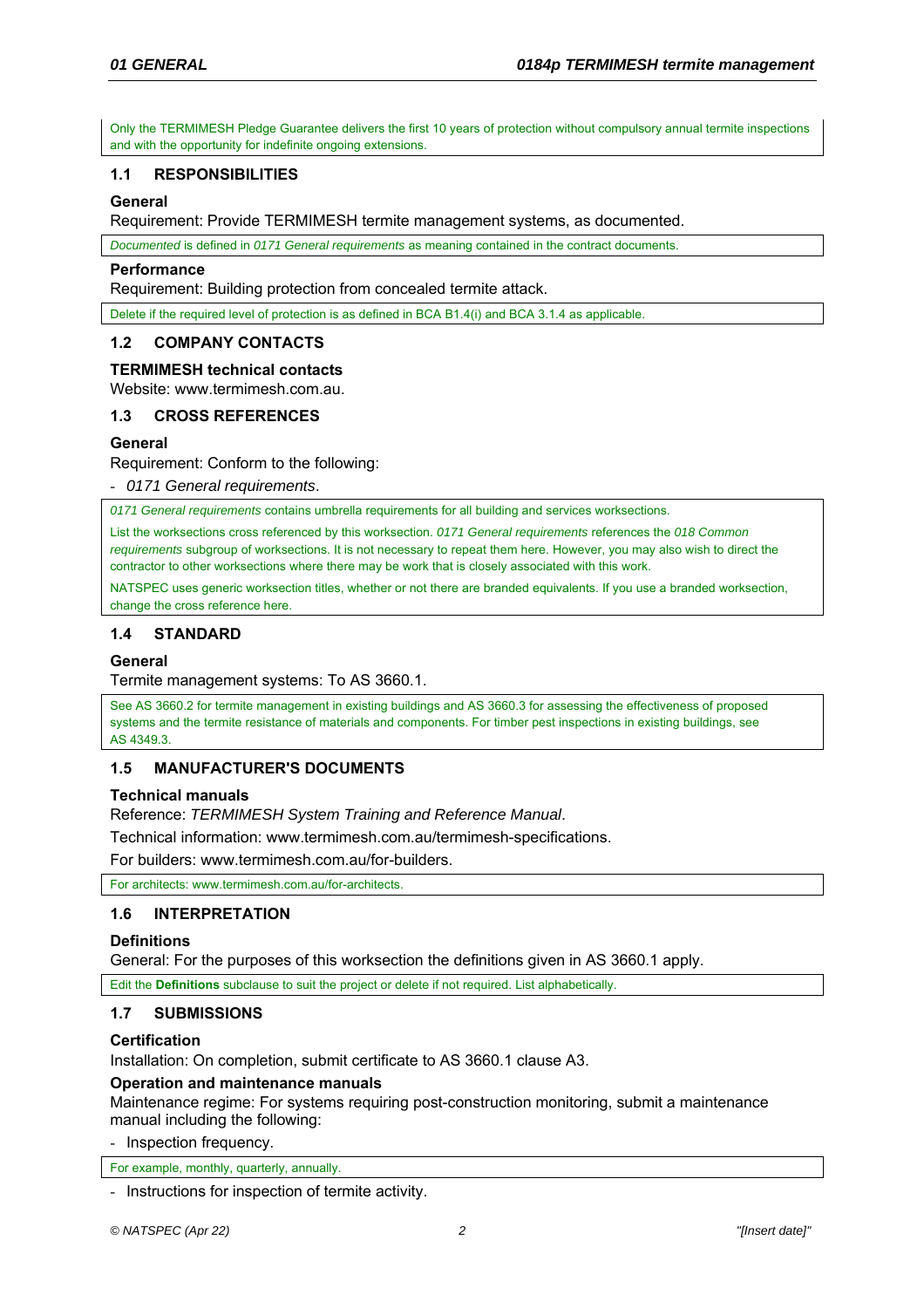### See AS 3660.2 Section 3.

- Contact details of manufacturer's authorised suppliers for replacement components.

## **Products and materials**

Manufacturer's data: Submit manufacturer's data including the following:

- Product data sheet.

- Recommendations for installation.

Type tests: Submit results, as follows:

- Termite management systems to AS 3660.3.

Type tests are carried out off-site. However, submission of evidence of a successful type test may be called up here for requirements specified in SELECTIONS or PRODUCTS, when there are no SELECTIONS.

## **Records**

Record drawings: Submit drawings identifying the locations of the installed system.

Maintenance inspection: Submit report to **MAINTENANCE**, **Inspection**.

Edit, as appropriate.

## **Subcontractors**

General: Submit names and contact details of TERMIMESH SYSTEM accredited applicators.

There are 7 levels of accreditation from Level 1 Trainee to Level 7 System Development and Assessor. For an accredited subcontractor list, contact your local TERMIMESH office. See www.termimesh.com.au.

Delete if applicator details are not required.

# **Warranties**

General: Submit warranties to **COMPLETION**, **Warranties**.

# **1.8 INSPECTION**

## **Notice**

Inspection: Give notice so that inspection may be made of the following:

- Completed earthworks or substrate preparation before system installation.
- Set out for installation of the TERMIMESH SYSTEM to control joints and all penetrations to the slab.
- Retaining walls after application of any waterproofing membrane.
- Building perimeter before installation of external brickwork, cladding or applied finishes.
- Completed termite management system before concealing.
- Termite management system at the end of the defects liability period.

Amend to suit the project, adding critical stage inspections required.

**Hold points**, if required, should be inserted here.

# **2 PRODUCTS**

# **2.1 GENERAL**

## **Product substitution**

Other products: Conform to **SUBSTITUTIONS** in *0171 General requirements*.

**SUBSTITUTIONS** in *0171 General requirements* sets out the submissions required if the contractor proposes alternative products. Refer also to NATSPEC TECHnote GEN 006 for more information on proprietary specification.

## **Product identification**

General: Marked to show the following:

- Manufacturer's identification.
- Product brand name.
- Product type.
- Quantity.
- Product reference code and batch number.
- Date of manufacture.

Edit the list to suit the project or delete if not required.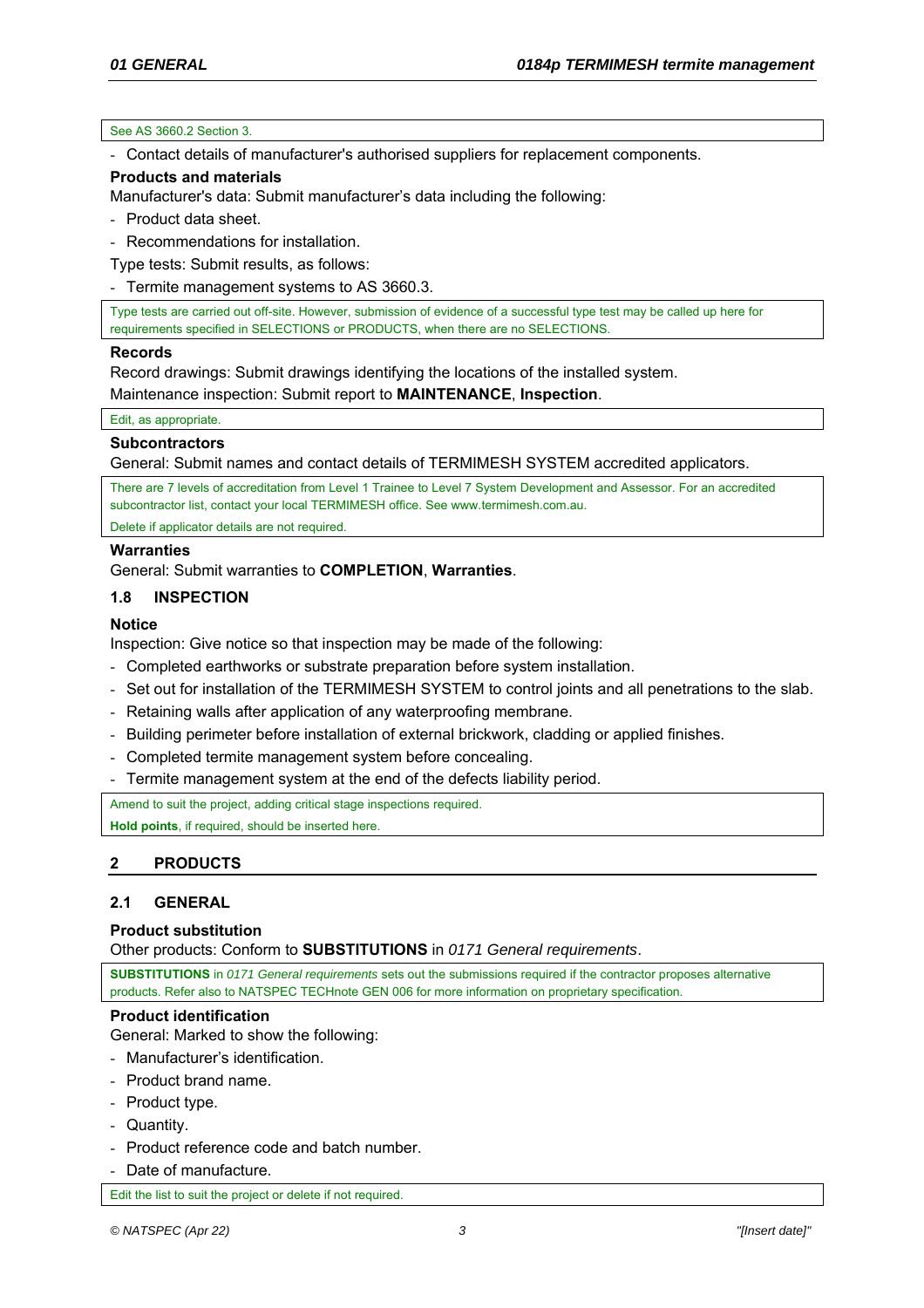# **2.2 TERMIMESH SYSTEM**

Application: Poison-free tested and CodeMark certified termite protection system that creates an impenetrable barrier to subterranean termites including:

- Concrete slab poured and cured to AS 2870 or AS 3600.
- Vertical slab penetrations.
- Construction joints and control joints.
- Building perimeters.
- As a complete termite protection system.

### **General**

Description: A physical termite barrier comprising TERMIMESH TMA725 woven stainless steel mesh.

The TERMIMESH SYSTEM can be used to protect building perimeters, retaining walls, construction joints and all other termite entry points.

Termite caps and sheeting: To AS 3660.1 Section 5.

Collars: To AS 3660.1 clauses 4.3.2.4.2 and 5.3.6.

Certification: CodeMark certificate CM30012.

The date of expiry of this CodeMark Certificate of Conformity is 07/04/2023.

See CodeMark Certificate of Conformity for conditions and limitations. To confirm it has not been withdrawn, suspended or superseded by later issue, See register.jas-anz.org/codemark-register for the CodeMark Register of Certificates of Conformity.

## **TERMIMESH TMA725 woven stainless steel mesh**

Description: Stainless steel mesh, woven from 0.18 mm TERMIMESH TMA725 stainless steel diameter wire and tested to AS 3660.3.

TERMIMESH TMA725 is an austenitic grade of stainless steel with a molybdenum content of more than twice that of typical Type 316 stainless steel to provide optimal corrosion resistance.

TERMIMESH TMA725 stainless steel can be woven to achieve:

- For areas without Heterotermes vagus an aperture size of 0.45 x 0.66 mm (40 wires per inch by 30 wires per inch).
- For protection against Heterotermes vagus, an aperture size of 0.45 x 0.45 mm (40 wires per inch by 40 wires per inch).

### **Termiparge**

Description: Specially formulated termite resistant adhesive cement used to bond the mesh to concrete, masonry or other termite resistant substrates and tested to AS 3660.3.

Termiparge is a proprietary specially formulated termite resistant adhesive cement used to bond TERMIMESH to masonry, concrete and other substrates.

### **Termiflange**

Description: Prefabricated TERMIMESH TMA725 woven stainless steel mesh with stainless steel clamps.

Termiflange is a prefabricated collar formed from the TM2 stainless steel mesh and is used in conjunction with TERMIMESH clamps to seal around pipe and cable penetrations in slabs. Termiflange is either embedded in the slab or bonded to the slab surface using Termiparge. Termiflange may also be fabricated on-site to suit non-standard penetrations or pipe clusters.

# **3 EXECUTION**

## **3.1 GENERAL**

## **Concrete slabs**

Standard: To AS 3660.1 Section 4.

# **3.2 TERMIMESH SYSTEM**

## **Termite caps and sheeting**

Standard: To AS 3660.1 Section 5.

## **Installation**

Requirement: Conform to the manufacturer's recommendations and the TERMIMESH SYSTEM recommendations using only TERMIMESH personnel or accredited installers*.*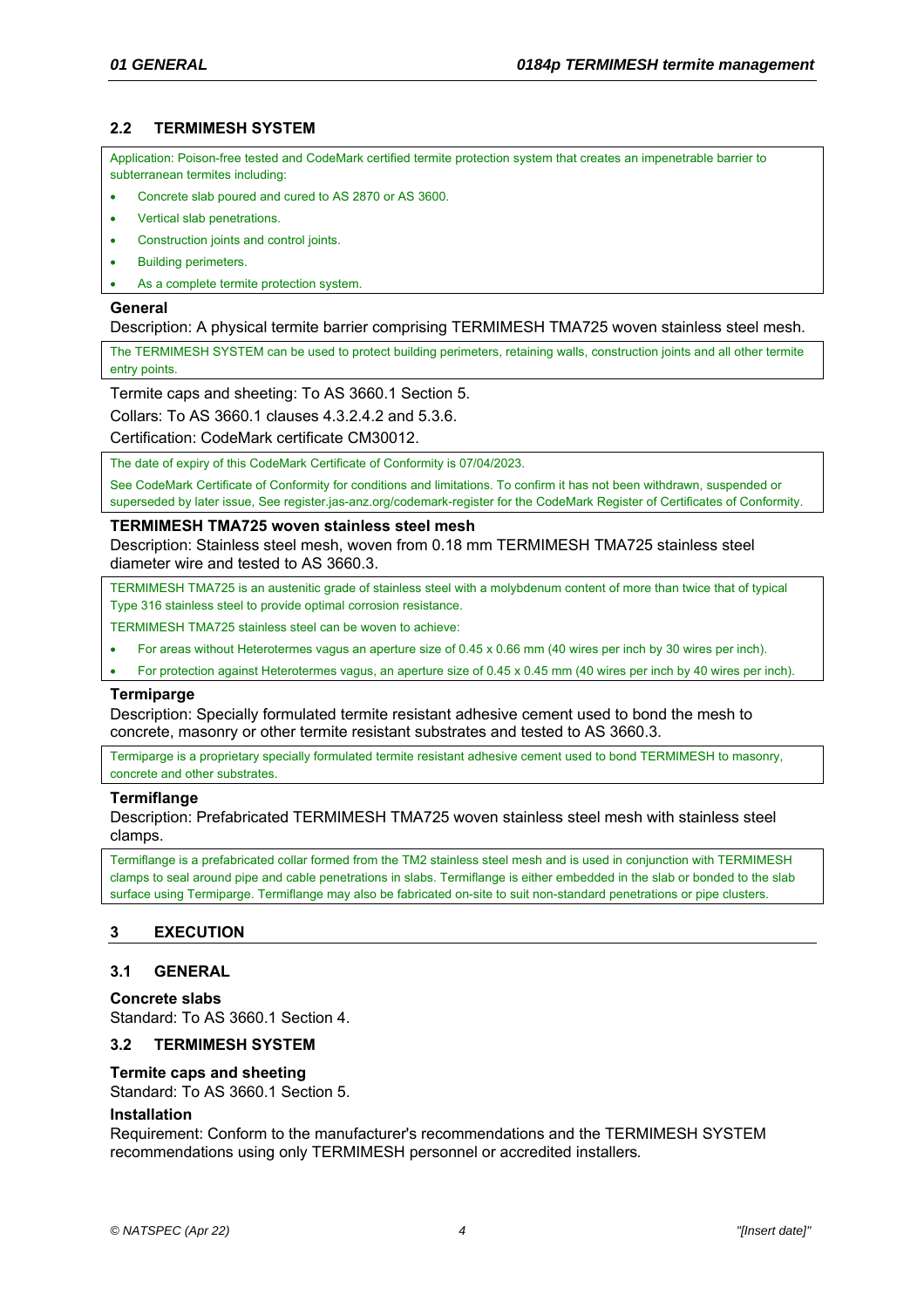## **Slab penetrations**

Slab penetrations: Fit Termiflanges to all service penetrations through the slab before pouring the concrete slab.

Multiple or clustered penetrations: Fabricate Termiflanges on site to TERMIMESH's recommendations and to AS 3660.1.

## **3.3 COMPLETION**

## **Termite management system notice**

Signage: Permanently fix a durable notice in a prominent location to BCA B1.4(i)(ii) or BCA 3.1.4.4, as applicable.

This sign is nominated in *0581 Signage* for statutory signs. If *0581 Signage* is included in the project specification delete and cross reference as appropriate.

## **Cleaning**

Requirement: Clean progressively and remove from the site waste building materials that could attract termites.

## **Warranties**

Requirement: Cover materials and workmanship in the terms of the warranty in the form of interlocking warranties from the supplier and installer.

Commercial and residential construction:

- Warranty form: TERMIMESH Pledge Guarantee.
- Warranty period: 10 years on materials and workmanship without annual termite inspections. Extendable on a continuous basis without limit.
- Value of warranty: Unlimited for termite damage.

The form(s) required should be provided as part of the contract documentation.

TERMIMESH Pledge Guarantee is exclusive to the TERMIMESH SYSTEM, developed to give architects, builders and investors a superior level of security covering materials and installation.

It offers a 10 year warranty on materials and workmanship and is not subject to compulsory annual termite inspections. The warranty can be extended yearly beyond 10 years with approved yearly termite inspections with no limit on the number of extension years. Design for access for inspection to AS 3660.1.

For full terms and conditions, refer to www.termimesh.com.au/pledge-commercial-guarantee.

# **3.4 MAINTENANCE**

## **Inspection**

Requirement: At the end of the defects liability period, inspect the termite management system to AS 3660.2 clause 3.3.2.2. Prepare a report on the efficacy and status to AS 3660.2 clause 3.4.

Annual inspections are only recommended to inspect for termite bridging and is not a requirement of the 10 year warranty period

# **4 SELECTIONS**

# **4.1 TERMIMESH SYSTEM SCHEDULE**

## **Whole of building protection**

Requirement: To the TERMIMESH SYSTEM for whole building protection.

TERMIMESH offer to provide the required specification selections upon receipt of the project drawings.

The TERMIMESH complete termite management system specification includes but is not limited to:

- All slab penetrations and openings that may allow termite entry.
- All slab joints and any areas where slab repairs or trenching may occur.
- Retaining wall areas.
- Perimeter protection.
- Under suspended floors.
- Timber poles and posts.
- Any other concealed entry points.

**REFERENCED DOCUMENTS**